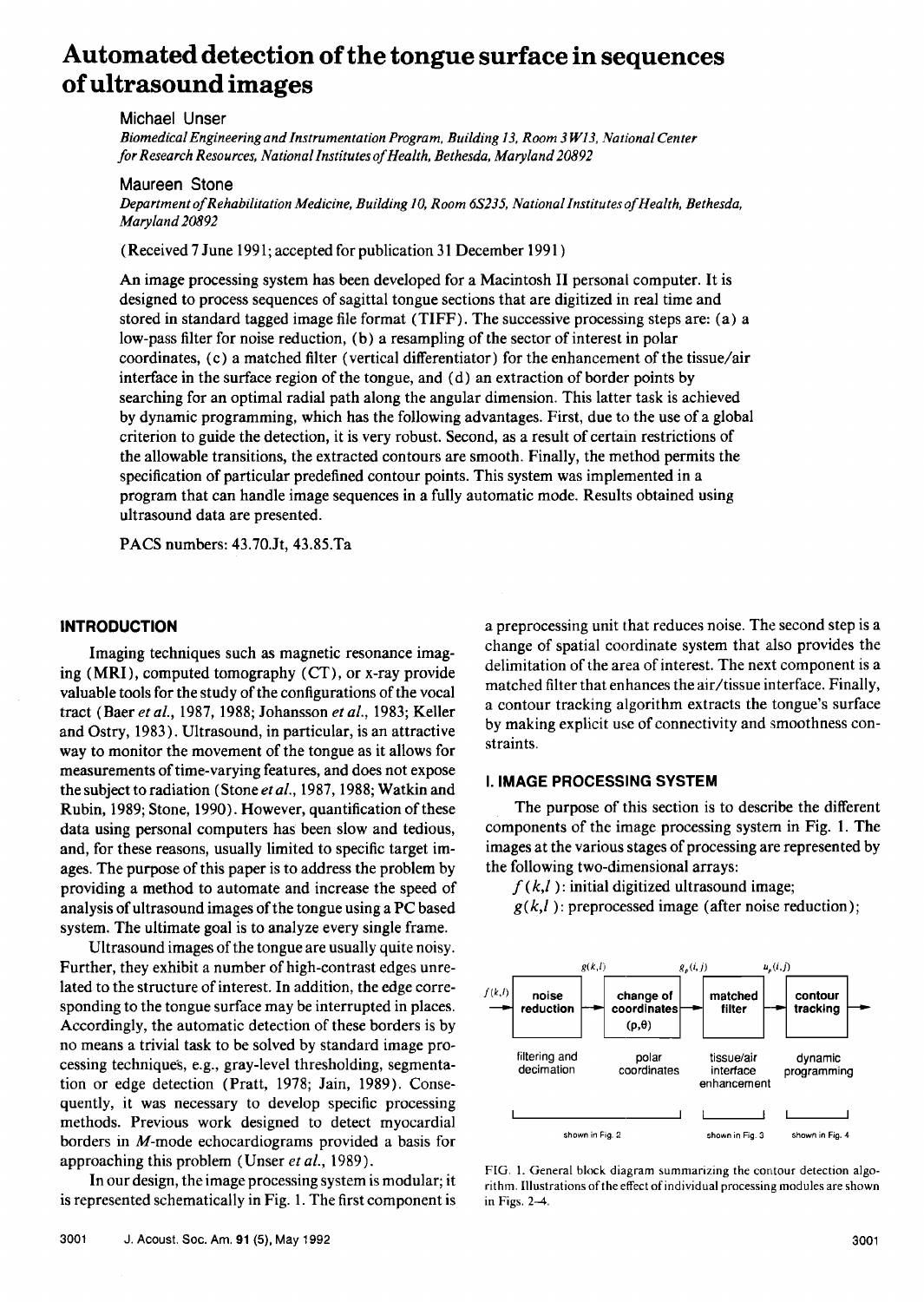

**FIG. 2. Noise reduction and specification of a polar region of interest: (a) original ultrasound image, (b) smoothed image with overlaid region of interest, (c) extracted sector in polar coordinates.** 

- $g_n(i, j)$ : area of interest in the transformed coordinate **system;**
- $u_p(i, j)$ : result of matched filtering in the transformed **coordinate system.**

## **A. Preprocessing**

**Most ultrasound images have a relatively high noise level because of intrinsic limitations in the measurement device. A standard approach for noise reduction is to apply a lowpass digital filter such as a moving average. An example of a typical tongue profile before and after low-pass filtering is shown in Fig. 2. We found a useful extension to this technique by down sampling (i.e., reducing) the image by a factor of 2 after low-pass filtering. In order to minimize the loss of information, we use a least-squares cubic spline approximation technique that involves the design of a specific prefilter (Unser et al., in press). This filter is implemented very efficiently using the recursire algorithm described in Unser etal. ( 1991 ). To the naked eye, the effect of this operation is essentially size reduction without noticeable distortion (e.g., smoothing, or blurring); more details can be found in Unser et al. (in press, Part II). This procedure has several advantages. First, it improves the signal-to-noise ratio. The distortion on the slowly varying signal component is minimal, while the noise variance is reduced by a factor of 4. Second, the reduction of the number of pixels in the original image will translate into a net increase in execution speed by a fac-** **tor of 4 for all subsequent image processing operations. Finally, the fact that a reduced number of contour points is used to represent the tongue surface improves the overall robustness of the whole detection scheme. It also tends to improve the smoothness of the extracted contour segments. Accordingly, we chose to use this form of preprocessing for all the experimental examples in Sec. III.** 

## **B. Change of coordinate system**

**The purpose of a change of coordinate system is to present the data in a form that is better suited for the contour tracking algorithm described in Sec. I D. The main requirement is to be able to parametrize the contour of the tongue surface along one of the dimensions of the data. The ideal situation would be to define a transformation that maps the tongue surface into a horizontal line. Since the curved tongue surface is usually well represented by the arc of a circle, this situation can be approximated by using an appropriate polar coordinate system. Such a polar transformation**  is characterized by a center point  $(x_0, y_0)$  and two starting values  $\rho_0$  and  $\theta_0$  for the radius and the angle, respectively. **This geometrical transformation is implemented by appropriately resampling the preprocessed data** 

$$
g_p(i,j) = g(x = x_{ij}, y = y_{ij}),
$$
 (1)

where  $g(x,y)$  is a continuous function that interpolates  ${g(k,l)}$  and where

$$
x_{ij} = x_0 + (\rho_0 + i \Delta \rho) \cos(\theta_0 + j \Delta \theta),
$$
  
\n
$$
y_{ij} = y_0 + (\rho_0 + i \Delta \rho) \sin(\theta_0 + j \Delta \theta).
$$
 (2)

The quantities  $\Delta \rho$  and  $\Delta \theta$  are the radial and angular sam**pling steps, respectively. The interpolated values in ( 1 ) are obtained through a bilinear or cubic spline interpolation (Unser et al., 1991 ). The parameters of the polar system are determined either by specifying three contour points (such as beginning, intermediate, and end points), or by searching for the circle that fits a previously detected contour most closely. A computational procedure that determines the parameters of a circle that provides the least-squares fit of a set**  of contour points  $\{(x_i,y_i),j=1,...,N\}$  with  $N\leq 3$  is described **in the Appendix. The specification of a transformed coordinate system also provides the definition of an area of interest for subsequent contour detection. This process is illustrated in Fig. 2. In this example, the coordinate system was specified interactively by the user. This task involved clicking on three points along the contour in order to define the geometry, and then making a radial selection with the computer's mouse, specifying the area of interest in terms of its minimum and maximum radii. In a typical sequence of ultrasound images, this initialization procedure needs to be performed only once, and the parameters of the coordinate system are kept fixed during the rest of the analysis. This procedure can be readily adapted for many other geometrical transformations.** 

#### **C. Matched filter**

**On the ultrasound image, the bright light central line is the reflection of the air at the surface of the tongue. The tongue surface itself is the intersection of that line and the**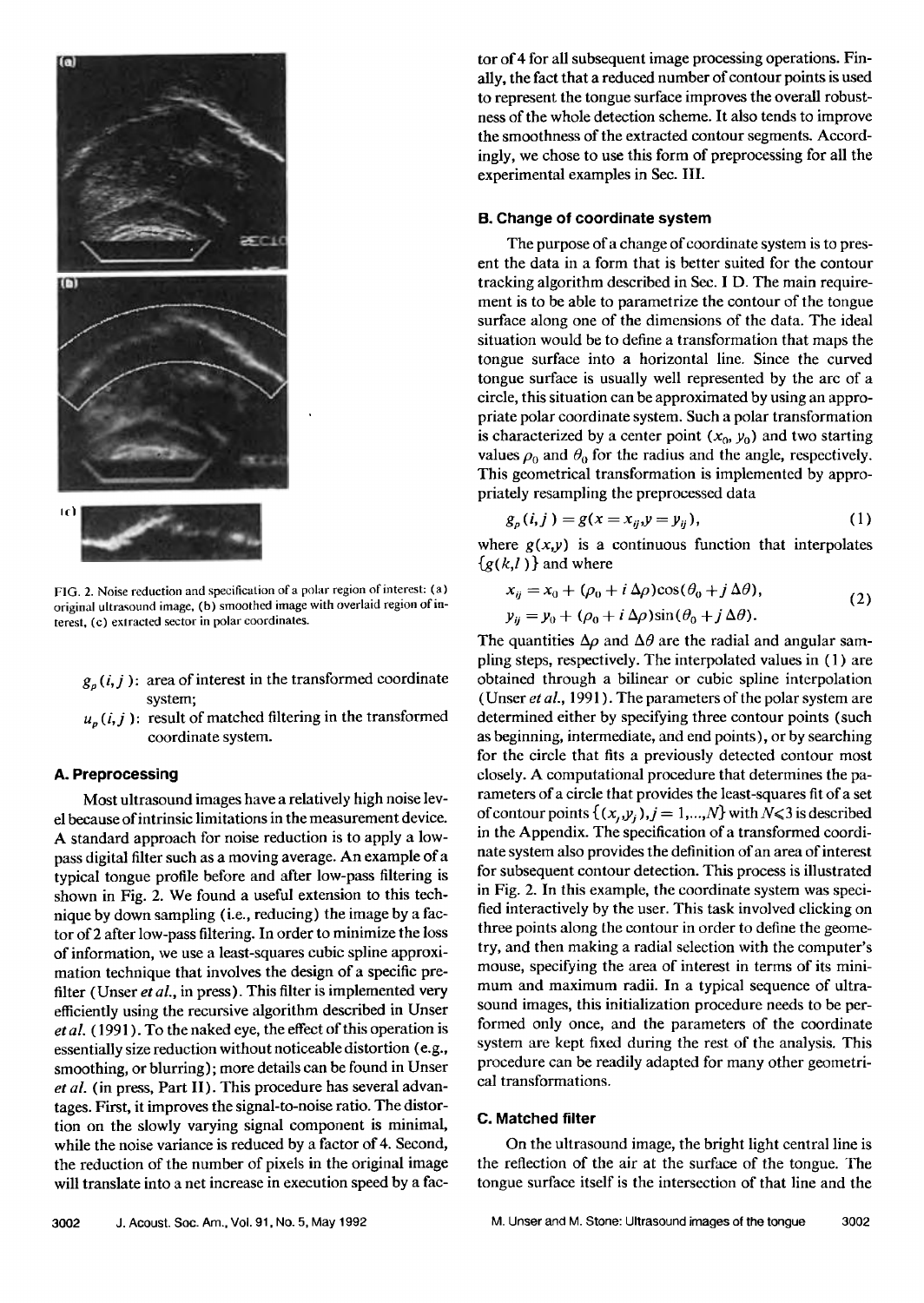**dark area immediately beneath. In order to enhance the tissue/air interface, we use a standard matched filter technique (Jain, 1989 ). As the change of coordinate system is intended to flatten the tongue surface horizontally, the filtering is performed selectively in the perpendicular (vertical) dimension.** 

**To a first approximation, the contour of the tongue surface can be approximated by a step function. Thus the location of the corresponding edge can be detected by using a convolution detector of the form** 

$$
u_p(i,j) = g_p(i,j-1) - g_p(i,j+1),
$$
 (3)

where  $u_p(i, j)$  denotes the output of the matched filter. In **essence, this operation is a vertical differentiation; it will produce a maximum when there is a sharp vertical transition from black to white, as illustrated in Fig. 3. This detection scheme can be improved by using a larger filtering kernel that provides a better approximation of the characteristic signal response associated with an air/tissue medium transition. Such a reference template can, for example, be obtained by averaging a sequence of vertical signal profiles extracted along a reference contour traced by an experienced experimenter (Unser et al., 1989). However, we found that such refinements were not necessary in the present application, and that a simple vertical differentiator was sufficient for our purpose when used in conjunction with the contour detection algorithm that is considered next. This latter algorithm is very robust by design; this also means that the exact shape and size of the matched filter have relatively little effect on overall performance.** 

## **D. Contour tracking**

**There are several special requirements for the design of the present contour tracking algorithm. The first constraint is that we are interested in extracting a single contour segment outlining the tongue surface; all other edges in the image need to be ignored. Second, the algorithm has to be able to accommodate to high noise levels. Third, the extracted contour points need to be connected--the algorithm should fill-in contour gaps. Fourth, the procedure should produce a smooth contour line.** 

**A convenient way of dealing with all these issues simultaneously is to reformulate the present task as an optimization problem:** 

Among all allowable contour segments  $T_k$  sat**isfying particular prescribed connectivity and smoothness constraints, find the one that maxi**mizes some criterion  $\zeta(T_k)$ .

**In this formulation, a contour segment of length N is represented by a sequence of points in the transformed coordinate**  system:  $T_k = [(i_1,1), (i_2,2), ..., (i_j, j), ..., (i_N,N)]$ . In effect, **such a contour segment is parametrized by the angular variable j, which implicitly imposes the connectivity constraint. A smoothness constraint is introduced by limiting the maximal radial displacement from one contour point to the next:**   $|i_{j-1} - i_j| < \Delta i, j = 2,...,N$ , where  $\Delta i$  is some prescribed constant (typically,  $\Delta i = 1$ ). Such a sequence of points defines a



**FIG. 3. Edge enhancement by matched filtering: The input image (top) is convolved with the template in the central box (finite difference approximation of a vertical differentiator). This operator acts as a correlation detector highlighting regions where there is a vertical transition from white to black.** 

graph in the  $i - j$  plane as illustrated in Fig. 4. In our system, **we have chosen the simplest possible figure of merit; that is, the cumulative sum of the vertical derivative values along the contour segment:** 

$$
\zeta(T_k) = \sum_{j=1}^{N} u_p(i_j \; j). \tag{4}
$$

**Given these definitions, our contour extraction problem can, at least in principle, be solved by enumerating all allowable contour segments, evaluating their respective figures of merit, and finally selecting the one that maximizes (4). By tak**ing advantage of the fact that  $\zeta(T_k)$  can be decomposed into **a sum of elementary contributions, each of which depends only on the previous transition, the problem is solved effectively through dynamic programming. This technique uses the Bellman principle of optimality (Bellman, 1957), which, in the present case, may be restated as follows: If the best path goes through a given point (i,j), then the best path includes, as a portion of it, the best partial path to the grid point (Lj). Accordingly, it is sufficient to restrict the search to subtrajectories that are partially optimal.** 

**The dynamic programming algorithm scans iteratively through all values of i and j, successively. At each step, it**  determines  $\zeta_{i,j}^*$ , the optimal figure of merit for reaching the grid point  $(i, j)$  starting from  $j = 1$ . The initialization sequence for  $j = 1$  is

$$
\zeta_{i,1}^* = u_p(i,1). \tag{5}
$$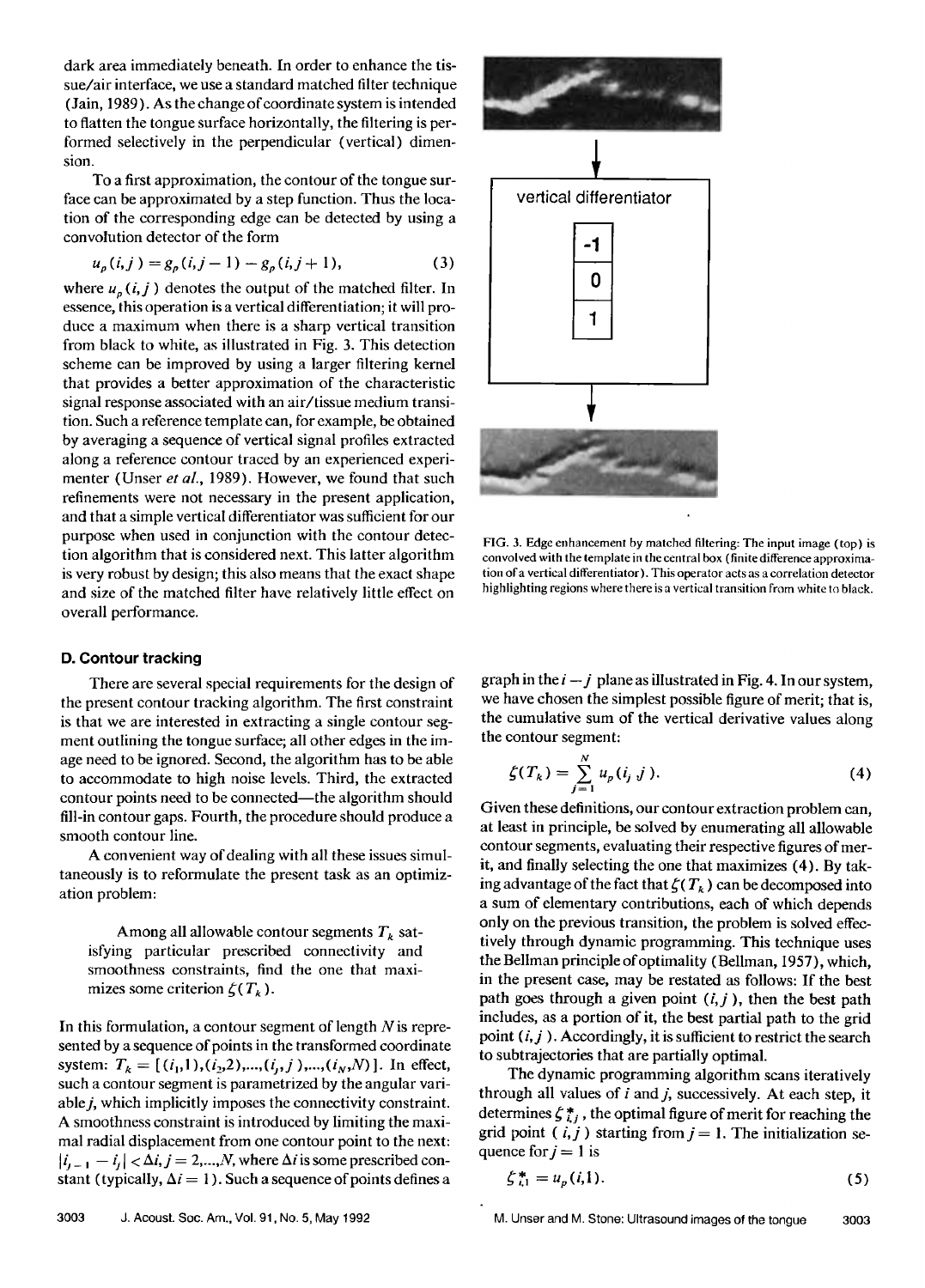

**FIG. 4. Representation of contours: A potential contour candidate**  $T_k$  **is represented by a sequence of integer coordinates that define a directed**  graph in the  $i - j$  plane. Among all allowable contours, there is one that maximizes the figure of merit  $\zeta(T_k)$ . The optimal contour for the example **in Fig. 3 is displayed on the lower right.** 

**For j> 1, the partially optimal figures of merit are updated as** 

$$
\zeta_{i,j}^* = u_p(i,j) + \max\{\zeta_{k,j-1}^*, k = i - \Delta i, \dots, i + \Delta i\}
$$
  
(j = 2,...,N). (6)

**This procedure amounts to considering all possible predecessors of a grid point (i,j) and selecting the most favorable transition. At the end of the cycle, the optimal figure of merit**  is found by searching for the maximum of  $\zeta^*_{i,j=N}$ .

**The retrieval of the optimal trajectory is achieved by backtracking. This procedure is simplified by storing the most favorable predecessor of any grid point (i,j) in an**  auxiliary bidimensional array at each step of the algorithm. As only the values of the figure of merit at  $j-1$  are required for a given *i*, it is sufficient to store  $f_{i,j+1}^*$  in a temporary one-dimensional array that is updated with each increment  $of$  $i$ .

**The dynamic programming procedure described above is readily adapted to those cases in which particular grid points are required to be on the path. Such constraints may be provided in particularly difficult images for which the unconstrained algorithm has failed. In such a case, the global trajectory is divided into subsections, each of which is specified by a start and end node prescribed by the operator, with no additional constraints. Optimization is then per**formed for each segment independently. Specification of a start point  $(i_s, j_s)$  is taken into account by appropriately restricting the allowable predecessors of all nodes scanned successively by the algorithm. The specification of an end point **(ie,je) is straightforward since the optimal figure of merit to**  reach this point is given by  $\xi_{i,j}^*$ . However, for typical se**quences ofultrasound images, the use of start and end points is rarely necessary and the algorithm is capable of fully automated border extraction.** 

## **II. APPLICATION**

#### **A. Speech materials**

**Two data sets were used to illustrate the behavior of the algorithm. They included single frames chosen for their poor**  **image quality, and two syllables extracted from running**  speech, [fa] and [sa], demonstrating rotation and segmen**tal displacement. The speech materials were spoken by a normal native English speaker.** 

#### **B. Data acquisition**

**The midsagittal views of the tongue were obtained using a mechanical sectoring real-time ultrasonic scanner (Advanced Technology Laboratory, Inc., Bellevue, WA) with a 5-MHz transducer which produces a complete scan 30 times per second, as described by Stone et al. ( 1987, 1988). The images were recorded on a Sony U-Matic video tape recorder at a rate of 60 frames per second.** 

**Successive image fields are then digitized from video tape using a Macintosh Ilci equipped with a QuickCapture frame grabber board (Data Translation 2255). The images are saved on hard disk in standard TIFF (tagged image file format) with 8 bits per pixel. This process is controlled using Image 1.30 software, a public domain program, created by Wayne Rasband of the National Institutes of Health.** 

#### **C. Special purpose image processing software**

**Our special purpose image processing software was developed in FORTRAN on a Macintosh II computer; it requires a hardware configuration with a minimum of 4Mbytes of RAM. The program accepts images that are stored in TIFF format. The processing results (series of**  $x - y$  **contours coordinates) can be displayed graphically and saved in standard spreadsheet format. The program is menu driven and has a "user-friendly" Macintosh interface. The organization of the menus more or less replicates the block diagram in Fig. 1.** 

**A typical image processing session involves the following manipulations. The experimenter first selects a representative image in the sequence that will be used to define the**  spatial coordinate system, as described in Sec. **I C.** This im**age is read using the Open TIFF command under the File menu. The preprocessed image is obtained by activating the Region of interest command, which prompts for a rectangular selection, and Reduce which shrinks the input image by a factor of two. Next, the user defines the local geometry and an area of interest by executing the Polar system and Radial sector operations. The next step is to extract the contour of the tongue surface, achieved through the Matched filter and Tracking commands. At this stage, the extracted contour segment is superimposed onto the input image. At the operator's option, the detected contour can be smoothed by selecting Smooth contour, which applies a Gaussian low-pass filter to the contour sequence in polar coordinates. Finally, the user can specify a full image sequence using the Define se**quence command. This sequence is then analyzed automati**cally by executing the macro command which processes all images successively. When operating in macro mode, all user input is suppressed and the program uses default parameter values that replicate the previous manual input. At the end of processing, the extracted contour segments are saved by selecting the contour window and choosing the**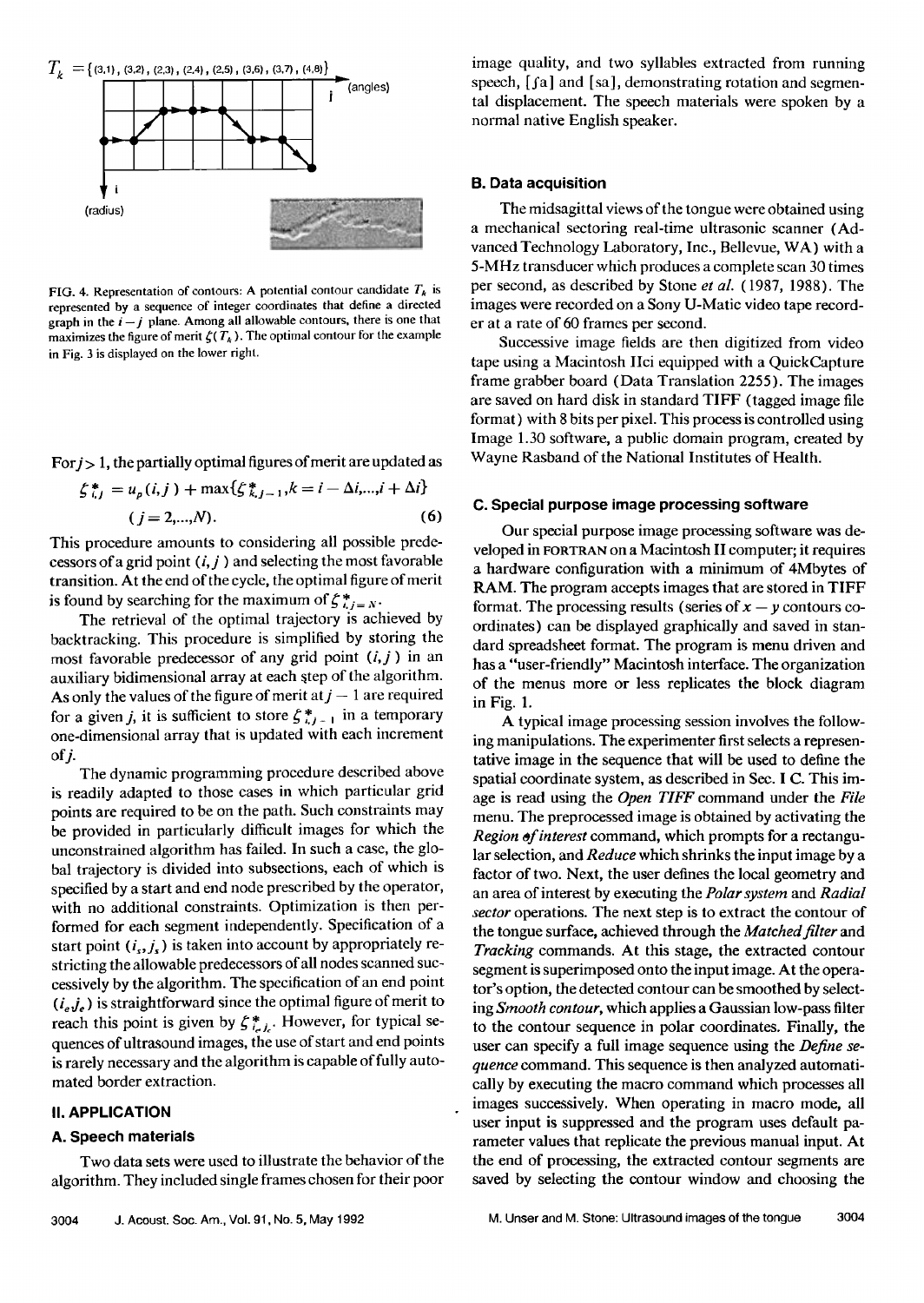**Save as ... commands. Unacceptable contours, determined by visual inspection, can be remeasured individually.** 

**Additional features of the program include the ability to generate figures and to extract contour features such as the center of gravity or the radius of the best approximating circle. Further, the user can combine several contour segments into an average profile.** 

#### **III. RESULTS AND DISCUSSION**

#### **A. Experimental results**

**Experimental results for four examples of sagittal sections of the tongue are shown in Figs. 5-8. The posterior tongue is on the left-hand side of the ultrasound image. These figures depict several tongue surface profiles, each presenting a different edge detection problem. The displays on the left represent the original ultrasound images reduced by a factor of 2. The (unsmoothed) extracted contours are superimposed on the low-pass filtered preprocessed images (3X3 moving average). The experimental procedure for these examples was essentially that outlined in the previous section. The area of interest was chosen so as to include the entire angular section of the ultrasound cone. Despite the fact that the surface of the tongue is not always well defined in these images, the extracted contour segments appear to be quite accurate. Figures 6 and 8, in particular, demonstrate the capacity of the algorithm to fill in contour gaps. The contour extraction procedure appears to be relatively immune to artifacts such as blind spots (left part of Fig. 6) or loss of echo intensity (upper part of the tongue in Fig. 8).** 

**In order to validate these results, we performed a comparison between the automatically detected edges and the manual tracings of an experienced experimenter. Two independent manual tracings [ (a) and (b)], separated in time by several months, were recorded for each image; these contours were drawn in Image 1.30 and superimposed onto the reduced images. The manually traced edges were entered into our program as reference contours. A quantitative performance evaluation was performed by computing the rootmean-square error:** 

$$
\epsilon = \left(\frac{1}{N} \sum_{i=1}^{N} (x_i - x_i^*)^2 + (y_i - y_i^*)^2\right)^{1/2}, \tag{7}
$$



**FIG. 6. Tongue surface profile no. 2 exhibiting a discontinuity on the left. The algorithm fills in the gap.** 

where  $\{(x_i, y_i), i = 1, ..., N\}$  and  $\{(x_i^*, y_i^*), i = 1, ..., N\}$  repre**sent the extracted and reference contour points, respectively; it is also assumed that both sequences of contour points were obtained using the same parametrization. The results of these calculations are given in Table I. The observed discrepancy was within the range of the manual intermeasurement variation, i.e., the error between references (a) and (b).** 

**What may be the most valuable feature of our system is its ability to handle dynamic image sequences in a quasiautonomous fashion. In most cases, the user need only specify the local geometry and area of interest on the first image of the sequence; all subsequent computations can be performed in batch mode. Figure 9 displays two examples of such an analysis.** 

**In Fig. 9 (a), a series of six successive contour configurations have been superimposed onto the first image of the sequence. In this example, the tongue appears to rotate around a pivot point: the intersection of these contour segments. The movement pattern indicates tongue-tip lowering**  and dorsal raising during the [f]-to-[a] movement. The si**multaneous timing of anterior raising and dorsal lowering, typical of this C-to-V movement, cannot be demonstrated from maximal and minimal frames alone.** 

**Figure 9(b) displays successive contours from [s]-to- [a]. This movement pattern demonstrates inward displacement of the posterior tongue and simultaneous upward movement of middle tongue and anterior portions of the tongue. As in Fig. 9(a), the timing relationships among the various tongue segments cannot be demonstrated from the maximal and minimal frames.** 



**FIG. 5. Tongue surface profile no. I exhibiting a low contrast edge on the left side of the image. The algorithm finds the beginning of the curve and tracks the faint edge.** 

**FIG. 7. Tongue surface profile no. 3 exhibiting a loss of edge definition in the midportion. The algorithm tracks across the faint portion.**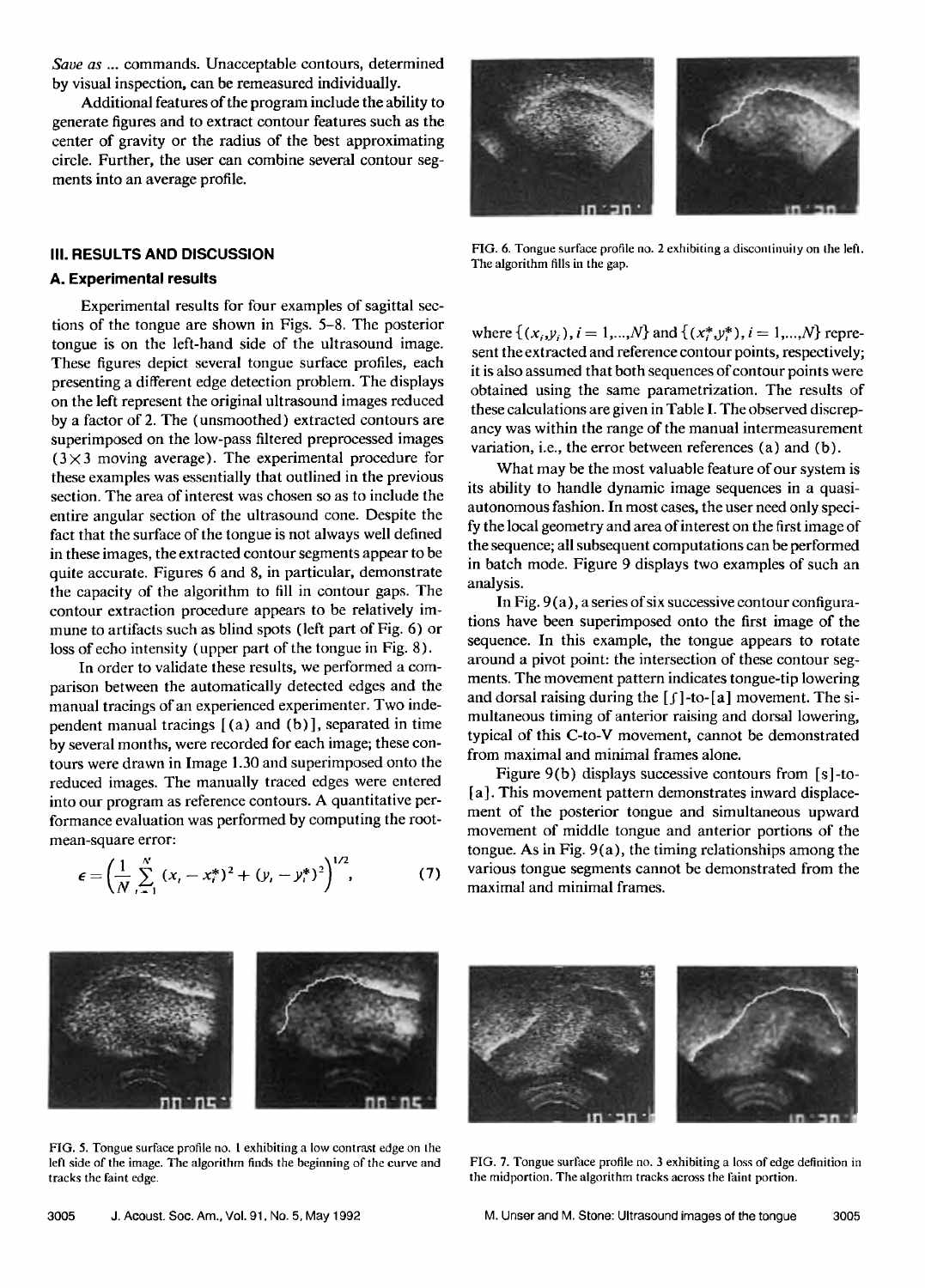

**FIG. 8. Tongue surface profile no. 4 exhibiting a loss of edge intensity accompanied by a large change of slope. The algorithm successfully tracks the edge.** 



**! !** 



**FIG. 9. Two examples of image sequence tracking. (a) Shows tongue rota**tion during the [f]-to-[a] movement. (b) Shows segmental displacement **during the [s]-to-[a] movement.** 

## **B. Discussion**

**The edge detection and quantificafion scheme presented here makes feasible the rapid analysis of two-dimensional time-varying ultrasound images of tongue movement. Earlier manual tracking of the tongue surface profile in a sequence of scans was prohibitively slow, as even one second of data provided 60 tongue surface contours (video fields). As a result, previous analyses of such data focused on maximal and minimal tongue positions rather than transitional movements. However, tongue movements are often circular rather than linear, so clear-cut maxima are not apparent. In addition, parts of the tongue often reach maximum while others are still moving. Continuous semiautomatic measurement should permit movement and positional subleties, tongue rotation, and segmental movement patterns to emerge. With this information, we can better define two-dimensional and three-dimensional tongue shapes for both the static and the time-varying case.** 

**From a practical point of view, the most obvious advantage of the present approach is its time saving potential. Oth-**

**TABLE I. Comparison between manual and automated tracing of the tongue surface. The test images I to 4 are displayed in Figs. 5-8, respectively. The values in parentheses correspond toan additional level of smoothing by Gaussian filtering. Error values are in pixel units.** 

| Experiment                                                                | Reference (a)                                     | Reference (b)                                   |
|---------------------------------------------------------------------------|---------------------------------------------------|-------------------------------------------------|
| Test 1:                                                                   |                                                   |                                                 |
| manual versus manual                                                      |                                                   | $\epsilon = 1.40$                               |
| automatic versus manual                                                   |                                                   | $\epsilon = 1.38(1.17)$ $\epsilon = 1.37(1.19)$ |
| Test 2:                                                                   |                                                   |                                                 |
| manual versus manual                                                      |                                                   | $\epsilon = 1.09$                               |
| automatic versus manual $\epsilon = 1.42$ (1.37) $\epsilon = 1.23$ (1.21) |                                                   |                                                 |
| Test 3:                                                                   |                                                   |                                                 |
| manual versus manual                                                      |                                                   | $\epsilon = 1.49$                               |
| automatic versus manual                                                   | $\epsilon = 1.72$ (1.70) $\epsilon = 1.48$ (1.38) |                                                 |
| Test 4:                                                                   |                                                   |                                                 |
| manual versus manual                                                      |                                                   | $\epsilon = 1.29$                               |
| automatic versus manual                                                   | $\epsilon = 1.56$ (1.55) $\epsilon = 1.82$ (1.56) |                                                 |

**er beneficial features are its accuracy, which has been demonstrated experimentally, and the reproducibility of the measurements.** 

**One way of improving the present scheme may be to include the temporal dimension in the formulation of the contour tracking problem to insure the continuity of the contour displacement from frame to frame. Such an extension of the work would enable "bridging" a short time period of very low image quality. The less fortunate aspect is that it would result in an increase of complexity by several orders of magnitudes, at least, if one uses dynamic programming. Fortunately, this type of improvement does not seem to be nec**essary for most practical applications: It is clear from our **experiments that the present algorithm is adequate for ultrasound data of reasonable quality.** 

## **IV. CONCLUSION**

**In this paper, we have described an image processing system that allows an automated detection of the tongue surface in sequences of ultrasound images. This system has been implemented by "user-friendly" special purpose image**  processing software that runs on any Macintosh II personal **computer. One of the key components is the contour extraction algorithm that uses dynamic programming optimization.** 

**The present analysis method exhibits the following advantageous features. The contour tracking algorithm has built-in smoothness constraints. The contour detection is robust and the system is capable of handling relatively high levels of noise. The approach is fast and offers reproducible**  analyses. It can handle large amounts of data and process **whole sequences of images in a fully automatic mode, although the detection can be readily constrained by specifying a small number of contour points.** 

**Finally, the present method should also be applicable to other tongue imaging modalities such as x-ray, computed tomography and magnetic resonance imaging.** 

## **APPENDIX: POLAR COORDINATE SYSTEM FITTING**

**We first consider the problem of finding the center**   $(x_0, y_0)$  and radius R of a circle that goes through three refer